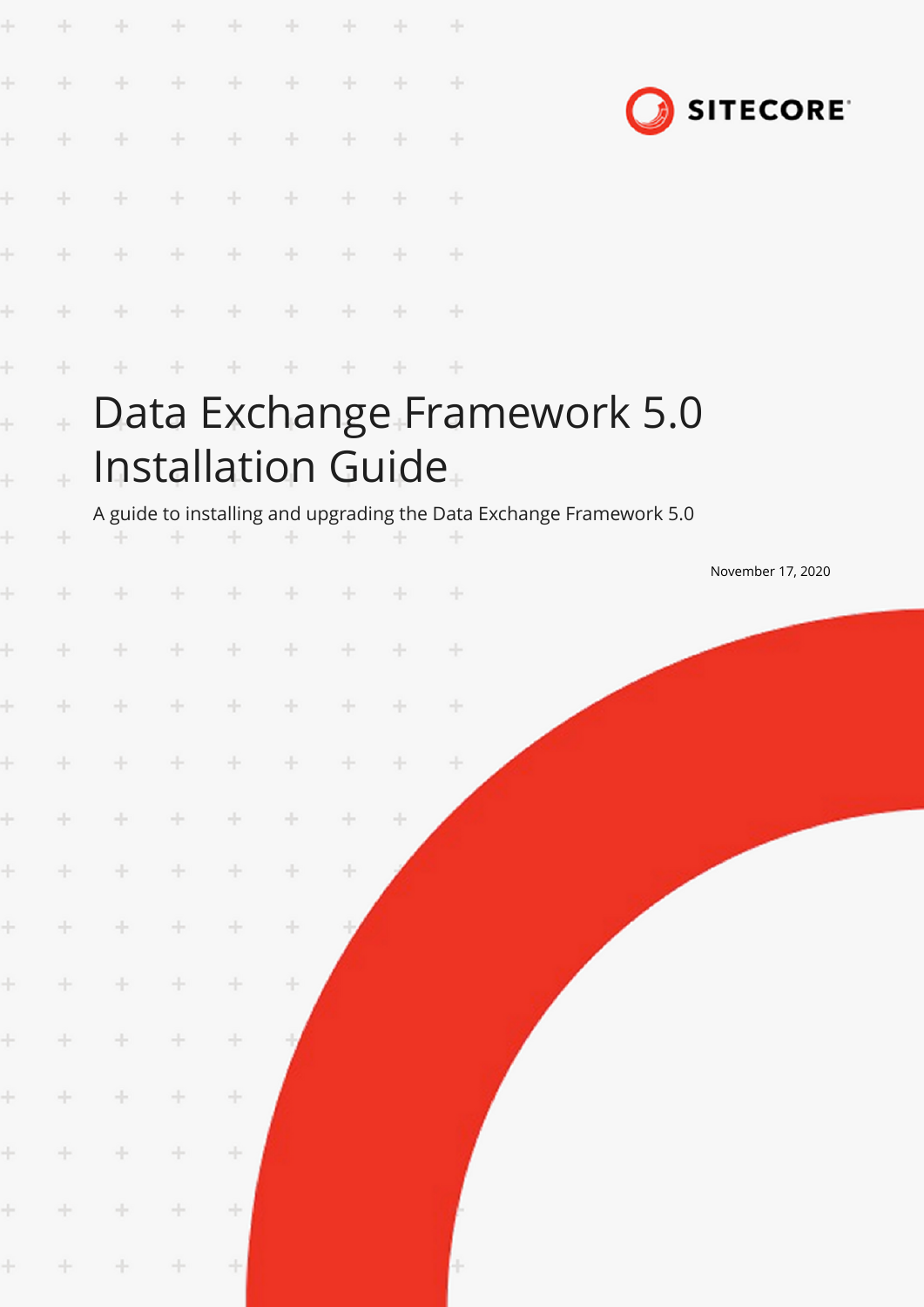

# **Table of Contents**

| 2.2.1. Update the Data Exchange Framework on a content management server  6 |
|-----------------------------------------------------------------------------|
|                                                                             |
|                                                                             |
|                                                                             |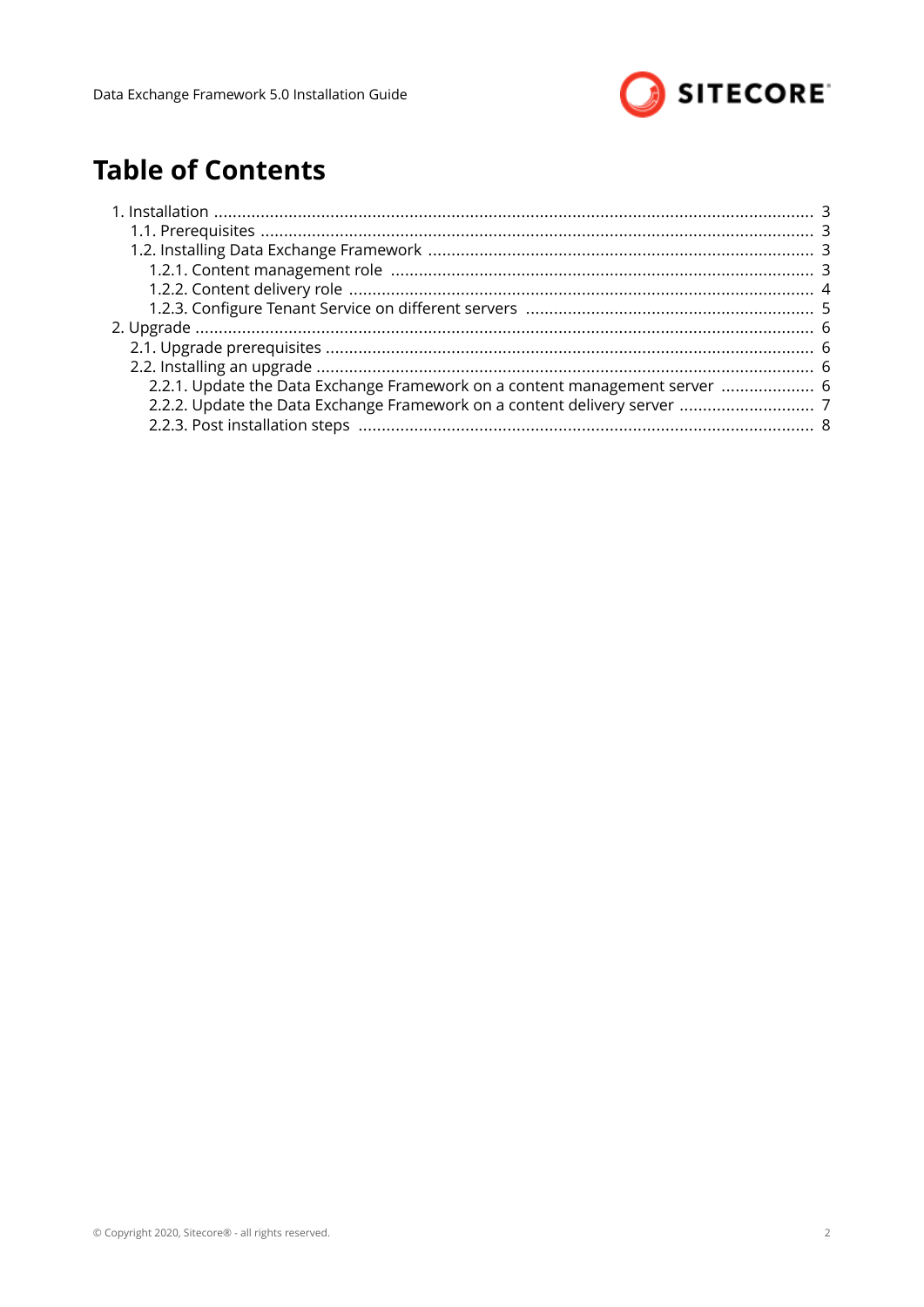

# <span id="page-2-0"></span>**1. Installation**

This chapter guides you through the process of installing Data Exchange Framework (DEF). The DEF installation installs the following:

- Data Exchange Framework 5.0
- Tenant service 5.0
- Save action for Experience Forms 5.0
- Activity for Marketing Automation 5.0.

### **NOTE**

For information on how to configure and use Tenant service, Save action for Experience Forms, and Activity for Marketing Automation, please refer to the [Sitecore developer](https://doc.sitecore.com/developers) [documentation](https://doc.sitecore.com/developers).

## **1.1. Prerequisites**

Data Exchange Framework 5.0 requires Sitecore 10.0.

#### **NOTE**

If you need to install the Data Exchange Framework (DEF) on an earlier version of Sitecore, you can find all the DEF versions on the [Sitecore download page.](https://dev.sitecore.net/Downloads/Data_Exchange_Framework.aspx)

## **1.2. Installing Data Exchange Framework**

This section describes how to install Data Exchange Framework on your Sitecore servers.

### **1.2.1. Content management role**

Typically, data synchronization runs on a content management (CM) server. This requires the entire Data Exchange Framework product to be installed.

To install the Data Exchange Framework on the CM server:

- 1. In Sitecore, open the Installation Wizard.
- 2. Install the Data Exchange Framework package.
- 3. Before you close the Installation Wizard, select **Restart Server**.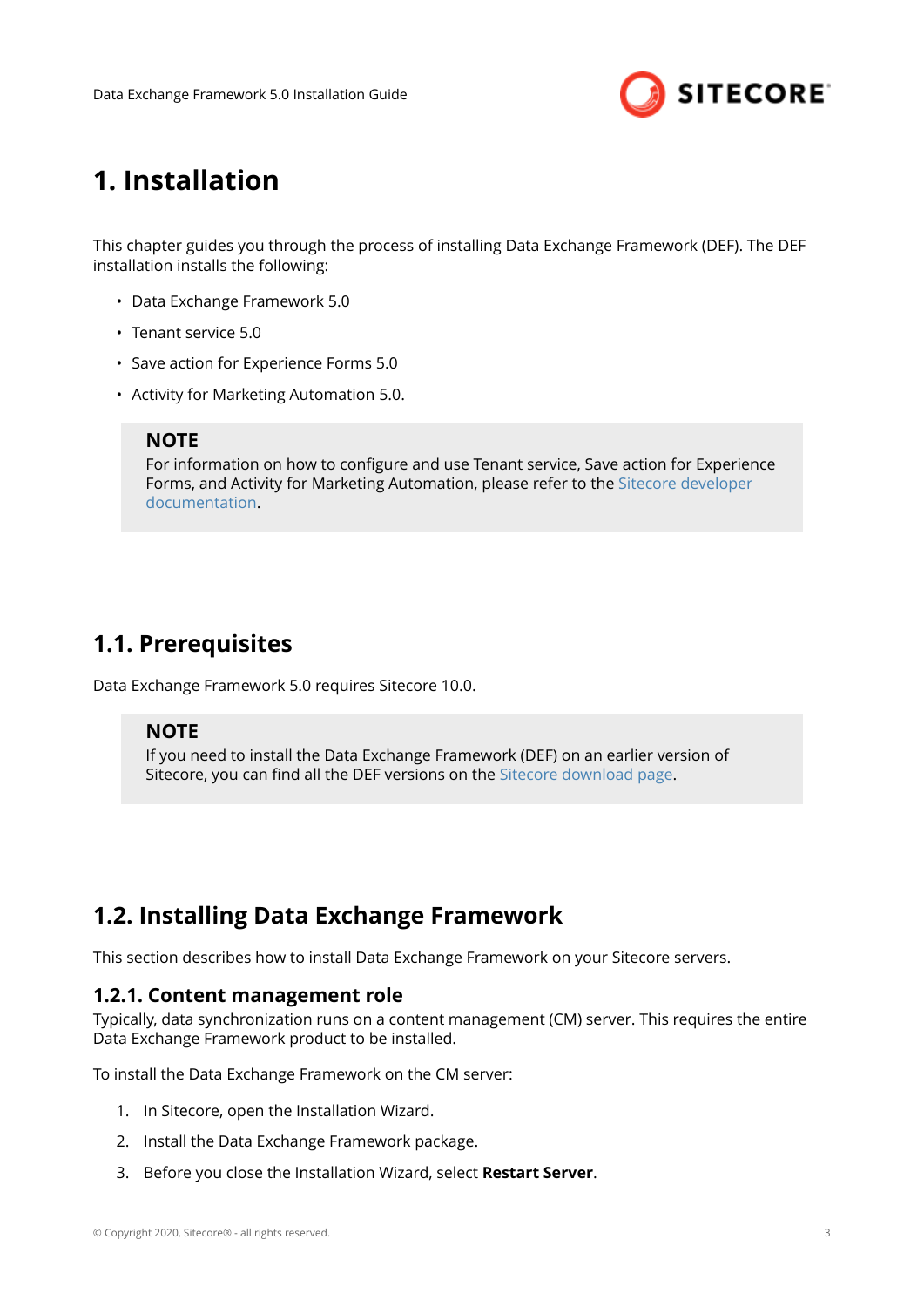

### <span id="page-3-0"></span>**NOTE**

You need to restart the Sitecore Server in order to force Sitecore to build/convert the xDB Collection Model as Sitecore items. You can read more about how to convert models to Sitecore items in the [developer documentation.](https://doc.sitecore.com/developers)

4. To confirm the module was installed, open the Content Editor and verify that the /sitecore/ system/Data Exchange item is present.



### **1.2.2. Content delivery role**

In most cases, you will not run data synchronization on your Sitecore content delivery (CD) servers. However, the CD servers use the data that is synchronized. You must therefore install parts of Data Exchange Framework (DEF) on all your CD servers.

### **Requirements**

Before installing DEF on a CD server, you must:

- 1. Install DEF on your Content Management server.
- 2. Perform Site Publishing in order to get your items published to the CD server.

### **Installing DEF on a content delivery server**

Since there is no installation interface on a CD server, you must deploy the necessary files manually. To deploy the files:

- 1. Download the Data Exchange Framework package.
- 2. In the Data Exchange Framework zip file, open the  $package \cdot zip$  file. Note that there is a files folder in the zip file.
- 3. Extract everything in the files folder into the website root folder of your CD server.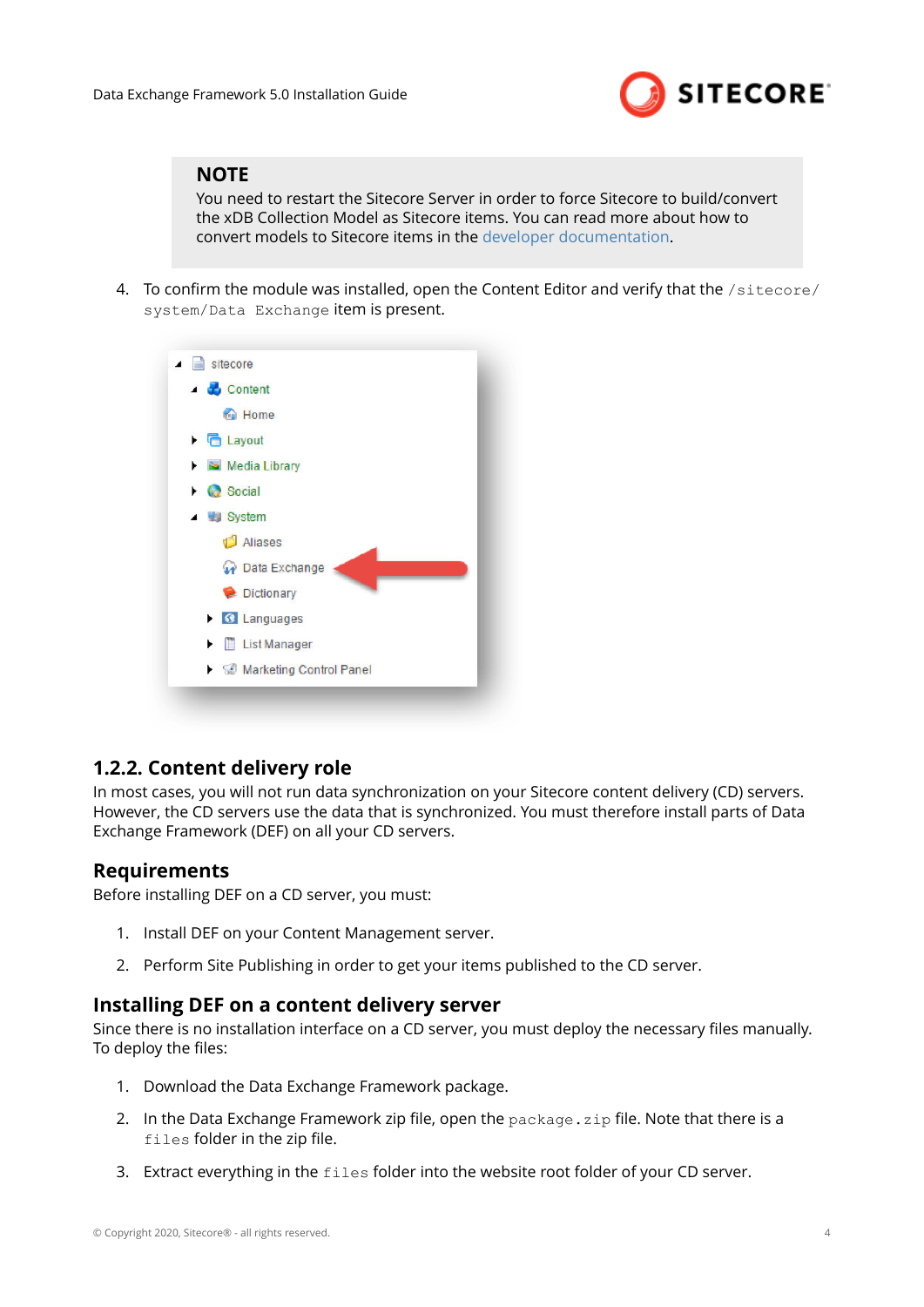

### <span id="page-4-0"></span>**NOTE**

When you extract the files you must preserve the folder structure from the files folder. For example, the files folder in the zip contains a subfolder named bin, and the files in this folder must go in the <website>\bin folder on your CD server.

4. Restart the CD server.

### **1.2.3. Configure Tenant Service on different servers**

The Data Exchange Framework (DEF) installation also installs the Tenant Service.

If you have the Tenant Service installed on a different server than your Sitecore content management server, you must enable communcation between the two servers:

- 1. On your Sitecore Content Management server, in the \App\_Config\Sitecore \Services.Client\ folder, open the Sitecore.Services.Client.config file.
- 2. Locate the following setting:

<setting name="Sitecore.Services.SecurityPolicy" value="Sitecore.Services.Infrastructure.Web .Http.Security.ServicesLocalOnlyPolicy,Sitecore.Services.Infrastructure"/>

#### Change the setting to:

<setting name="Sitecore.Services.SecurityPolicy" value="Sitecore.Services.Infrastructure.Web .Http.Security.ServicesOnPolicy,Sitecore.Services.Infrastructure"/>

The Sitecore ItemService service provides you with an API to read Sitecore items remotely. For example, the Tenant Service can use ItemService to read the configuration.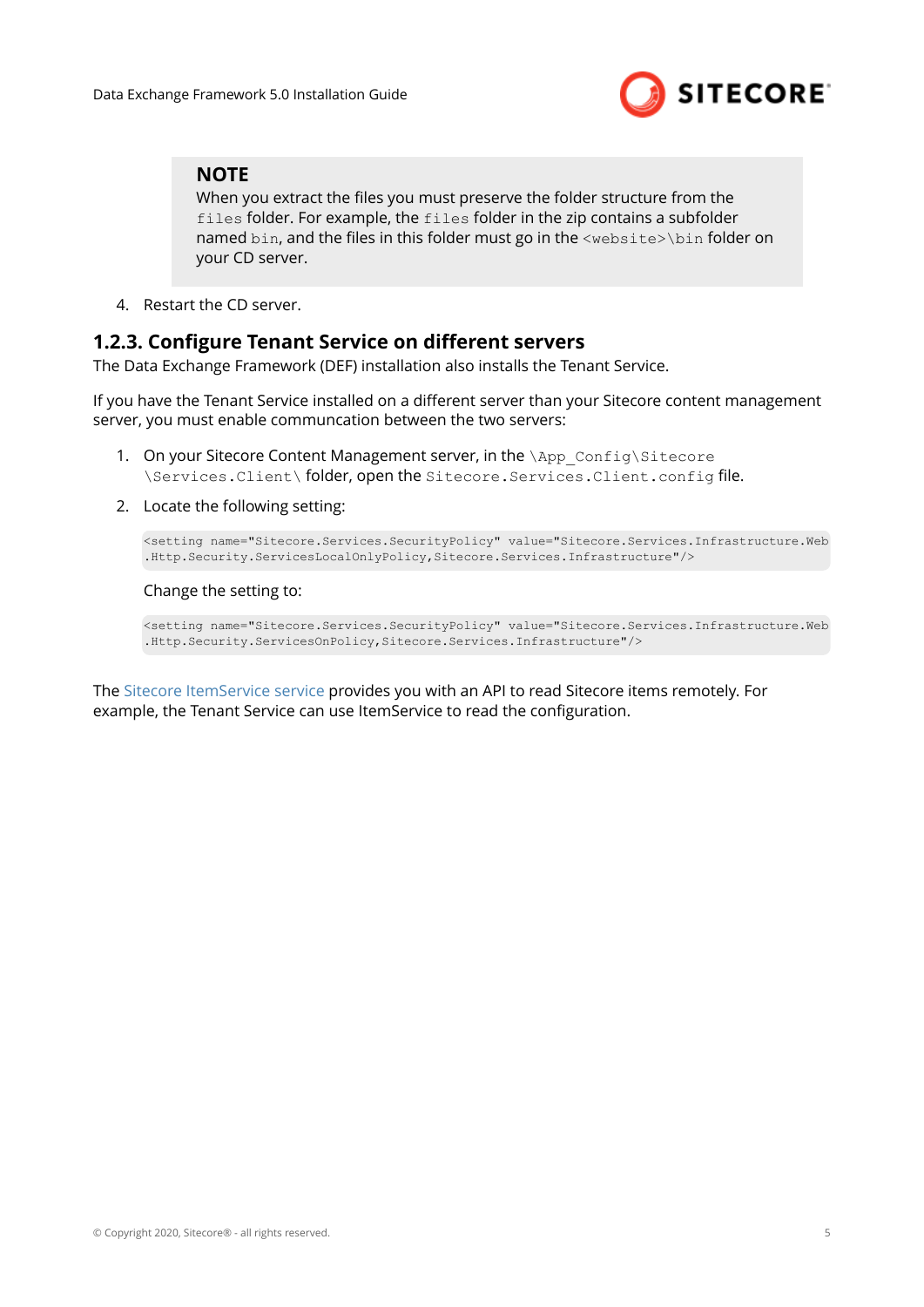

# <span id="page-5-0"></span>**2. Upgrade**

This chapter guides you through the process of upgrading from Data Exchange Framework version 4.0 to version 5.0.

# **2.1. Upgrade prerequisites**

Before upgrading, you must have Data Exchange Framework 4.0 installed on your server.

### **IMPORTANT**

If you have an earlier version of Data Exchange Framework, you must first upgrade to the prerequisite version. If there is more than one version between your installed version and the prerequisite version, you must upgrade each version separately and in the correct order. For example, if you have 2.0.1 and you want to upgrade to 3.0, you must first upgrade from 2.0.1 to 2.1, and then upgrade from 2.1 to 3.0.

# **2.2. Installing an upgrade**

You upgrade Data Exchange Framework (DEF) version 4.0 to version 5.0 using a Sitecore update package.

You must install the update package on the following Sitecore server roles:

- Content management
- Content delivery, if you have installed DEF on it.

#### **NOTE**

This section applies to Sitecore Experience Platform 10.0. Later versions can require slightly different steps, or might involve different screens.

### **2.2.1. Update the Data Exchange Framework on a content management server**

To update the Data Exchange Framework (DEF) on your content management server:

- 1. On the [Sitecore Download](https://dev.sitecore.net/downloads) page for DEF, click the *Update Package for Data Exchange Framework* link to download the Data Exchange Framework (update package) 5.0.0.update update package.
- 2. Use the Sitecore Update Installation Wizard to install the update package.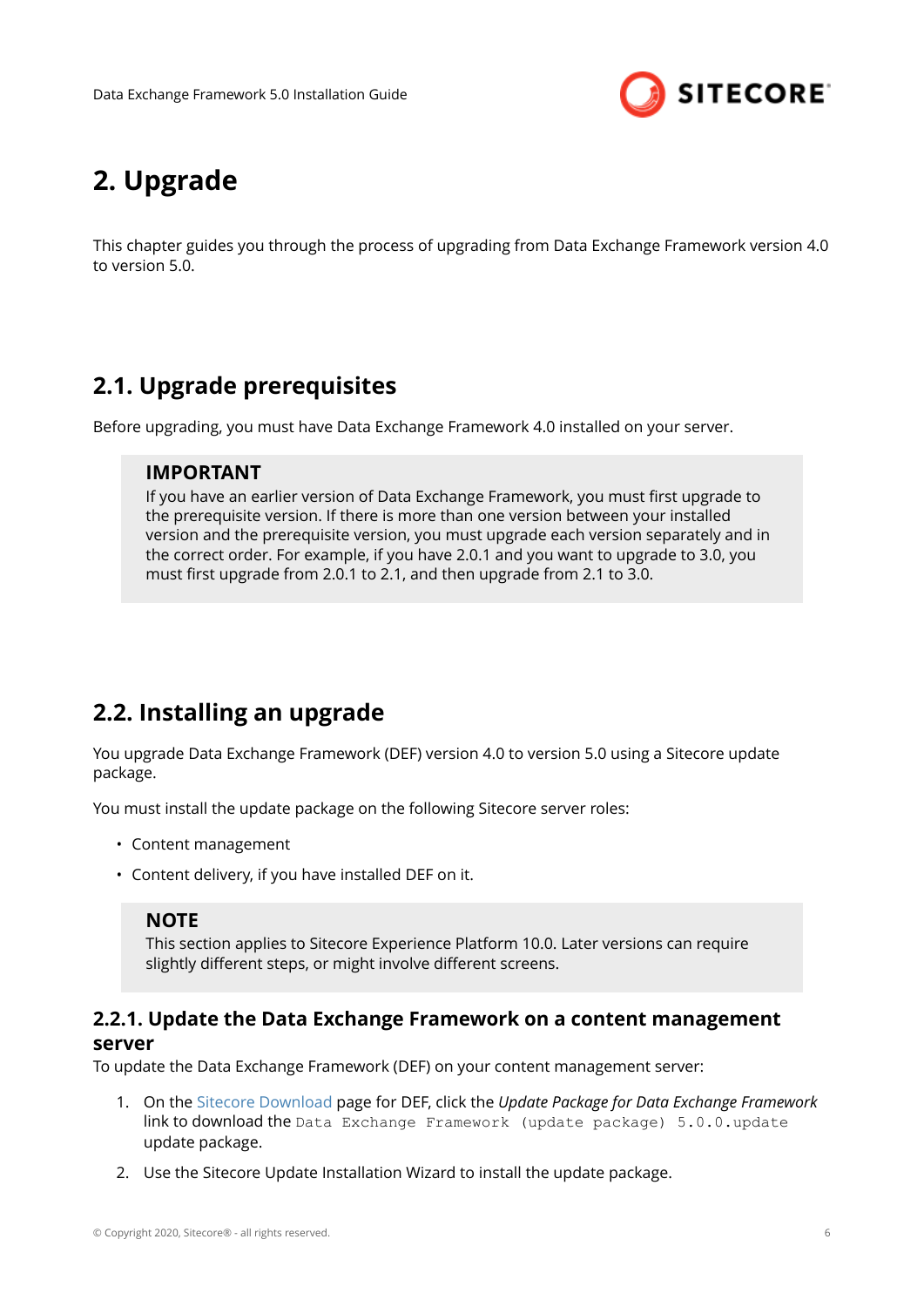

- <span id="page-6-0"></span>3. Run the package analysis. The analysis will report that potential problems were found. Ignore this warning.
- 4. Click **Install the package** to continue.

After the wizard finishes, the installation results will report that potential problems were encountered. This is the expected result.

## **NOTE**

The exact number of problems depends on the number of tenants you have defined, providers you have installed, and the languages you have configured. This is expected behavior.

### **2.2.2. Update the Data Exchange Framework on a content delivery server**

This section explains how to update the Data Exchange Framework (DEF) on your content delivery (CD) server.

The CD server does not have an interface to install Sitecore packages, so you must update the files manually.

### **NOTE**

For all of the following file operations you must preserve the folder structure from the zip file folders. For example, if the changedfiles folder in the zip file contains a bin subfolder, the files from this folder must go in the <website>\bin folder on your CD server.

To perform the upgrade:

1. Download the Update Package for Data Exchange Framework package.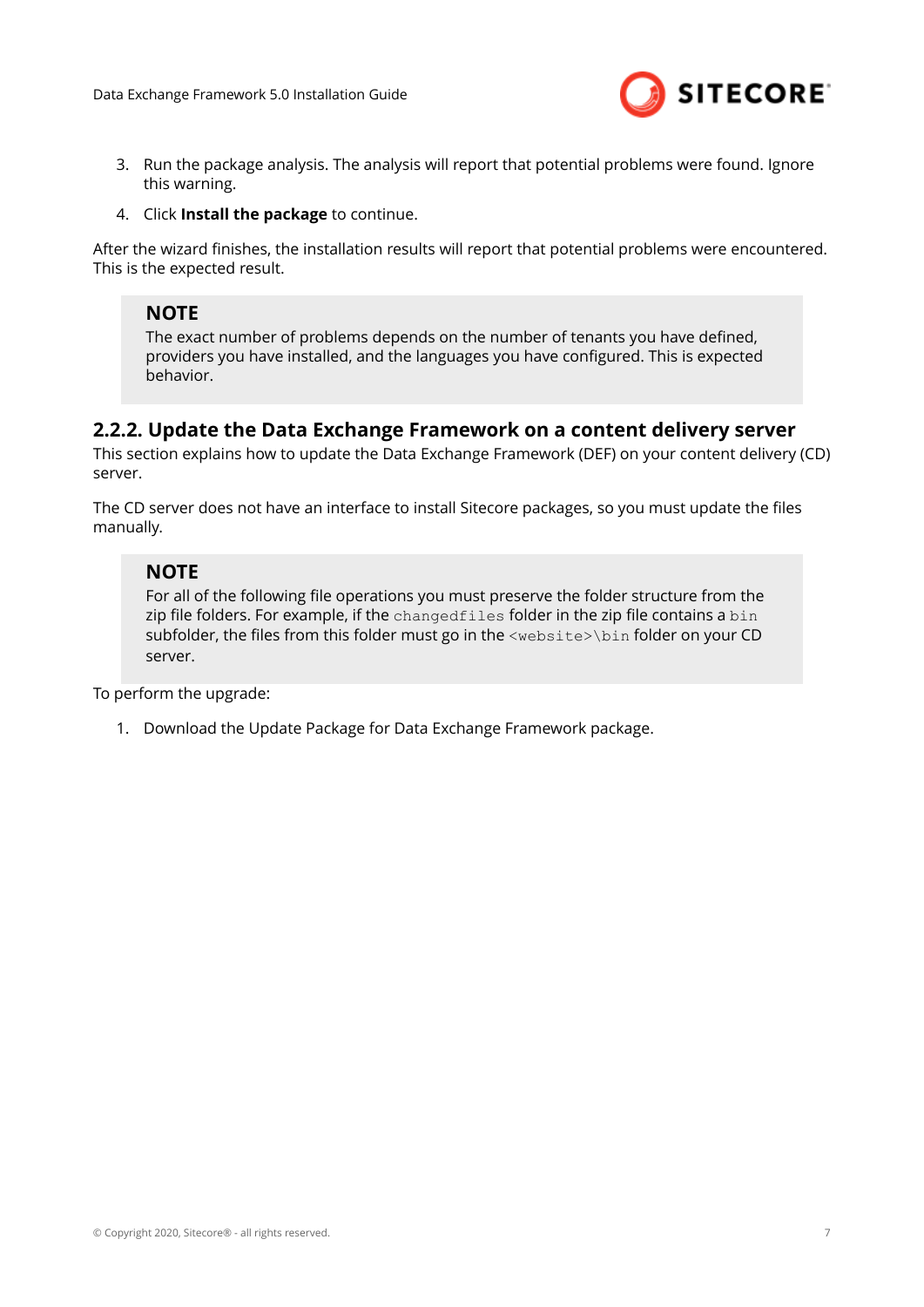

- <span id="page-7-0"></span>2. Note that the update package file contains a package, zip file. The files in the package, zip file are in the following structure:
	- addedfiles
	- addedfolders
	- addeditems
	- changedfiles
	- changeditems
	- deletedfiles
	- deletedfolders
	- deleteditems
	- installer
	- metadata
	- properties

### **NOTE**

The actual update package may not contain all of the folders shown in the image.

- 3. To install the update package:
	- Add the folders in the addedfolder folder into the website root folder of your CD server.
	- Add the files in the addedfiles folder into the website root folder of your CD server.
	- Delete the folders in the deletedfolder folder from the website root folder of your CD server.
	- Delete the files in the deletedfiles folder from the website root folder of your CD server.
	- Add the files in the changedfiles folder into the website root folder of your CD server, overwriting the existing files.
- 4. Restart the CD server.

### **2.2.3. Post installation steps**

Because of the highly customizable nature of the Data Exchange Framework, the update process can include manual steps that you must complete to successfully update the product.